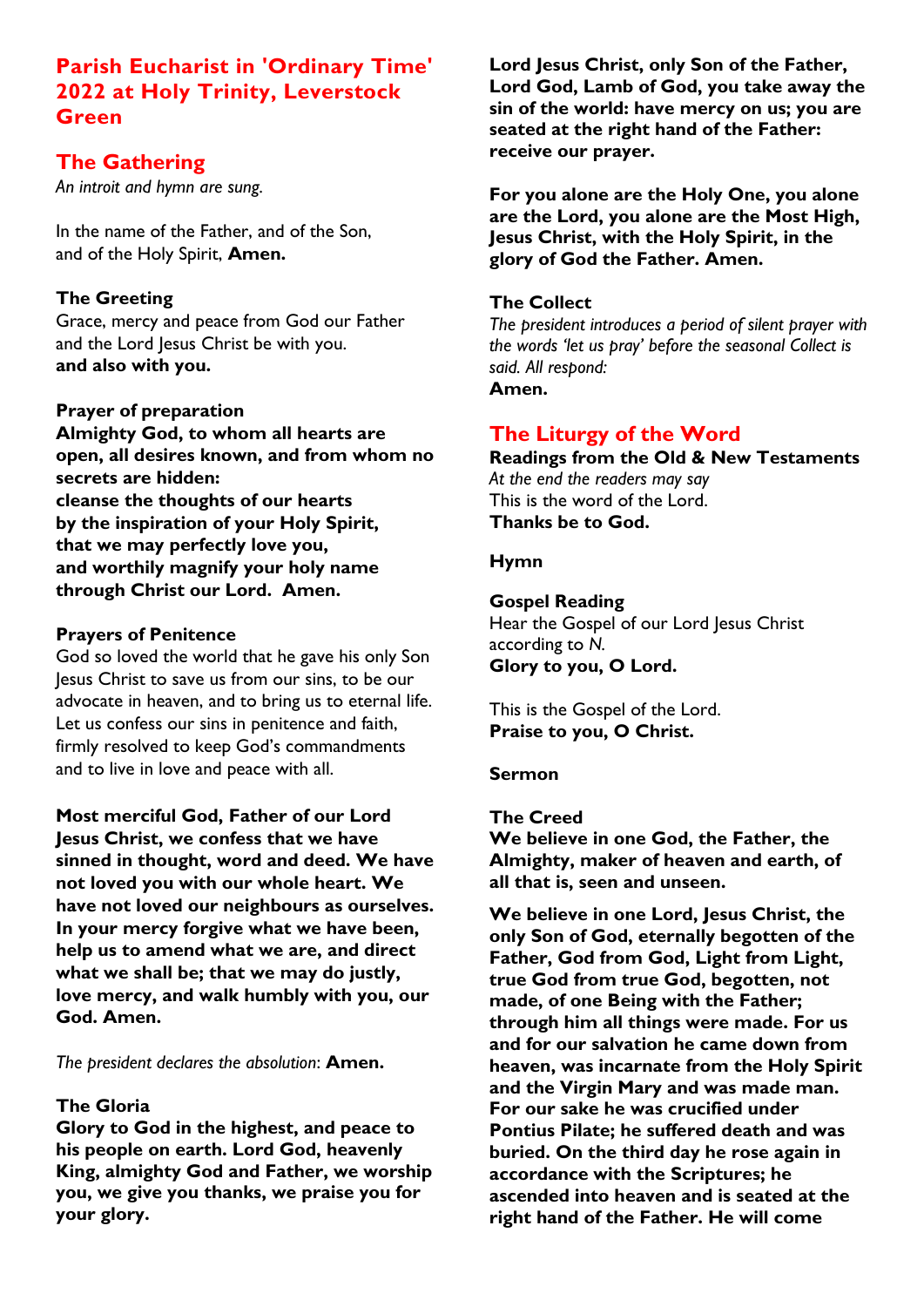**again in glory to judge the living and the dead, and his kingdom will have no end.** 

**We believe in the Holy Spirit, the Lord, the giver of life, who proceeds from the Father and the Son, who with the Father and the Son is worshipped and glorified, who has spoken through the prophets. We believe in one holy catholic and apostolic Church. We acknowledge one baptism for the forgiveness of sins. We look for the resurrection of the dead, and the life of the world to come. Amen.**

### **Prayers of intercession**

*These responses may be used:* Lord, in your mercy **Hear our prayer** 

Merciful Father,

**accept these prayers for the sake of your Son, our Saviour Jesus Christ. Amen.**

## **The Liturgy of the Sacrament**

#### **The Peace**

Peace to you from God our heavenly Father. Peace from his Son Jesus Christ who is our peace. Peace from the Holy Spirit, the life-giver.

The peace of the Lord be always with you **and also with you.**

## **Hymn**

## **The Preparation of the Table**

Yours Lord is the greatness, the power, the glory, the splendour and the majesty, for everything in heaven and on earth is yours.

**All things come from you and of your own do we give you.**

**The Eucharistic Prayer** The Lord is here. **His Spirit is with us.** Lift up your hearts. **We lift them to the Lord.** Let us give thanks to the Lord our God. **It is right to give thanks and praise.**

*The president praises God for his mighty acts ...*

You give us breath and speech, that with angels and archangels and all the powers of heaven we may find a voice to sing your praise:

**Holy, holy, holy Lord, God of power and might, heaven and earth are full of your glory. Hosanna in the highest. Blessed is he who comes in the name of the Lord. Hosanna in the highest.**

*The president recalls the Last Supper ...*

Great is the mystery of faith: **Christ has died: Christ is risen: Christ will come again.**

*The prayer continues ... and concludes:*

... through Jesus Christ our Lord, by whom, with whom, and in whom, with all who stand before you in earth and heaven, we worship you, Father almighty, in songs of everlasting praise: **Blessing and honour and glory and power be yours for ever and ever. Amen.**

## **The Lord's Prayer**

As our Saviour taught us, so we pray: **Our Father in heaven, hallowed be your name, your kingdom come, your will be done, on earth as in heaven. Give us today our daily bread. Forgive us our sins as we forgive those who sin against us. Lead us not into temptation but deliver us from evil. For the kingdom, the power, and the glory are yours now and for ever. Amen.**

## **The breaking of the bread**

We break this bread to share in the body of Christ.

**Though we are many, we are one body, because we all share in one bread.**

## **Giving of Communion**

Draw near with faith. receive the body of our Lord Jesus Christ which he gave for you, and his blood which he shed for you. Eat and drink in remembrance that he died for you, and feed on him in your hearts by faith with thanksgiving.

## **An Act of Spiritual Communion**

My Jesus, I believe that you are present in the most holy Sacrament. I love you above all things, and I desire to receive you into my soul. Since I cannot at this moment receive you sacramentally, come at least spiritually into my heart. I embrace you as if you were already there